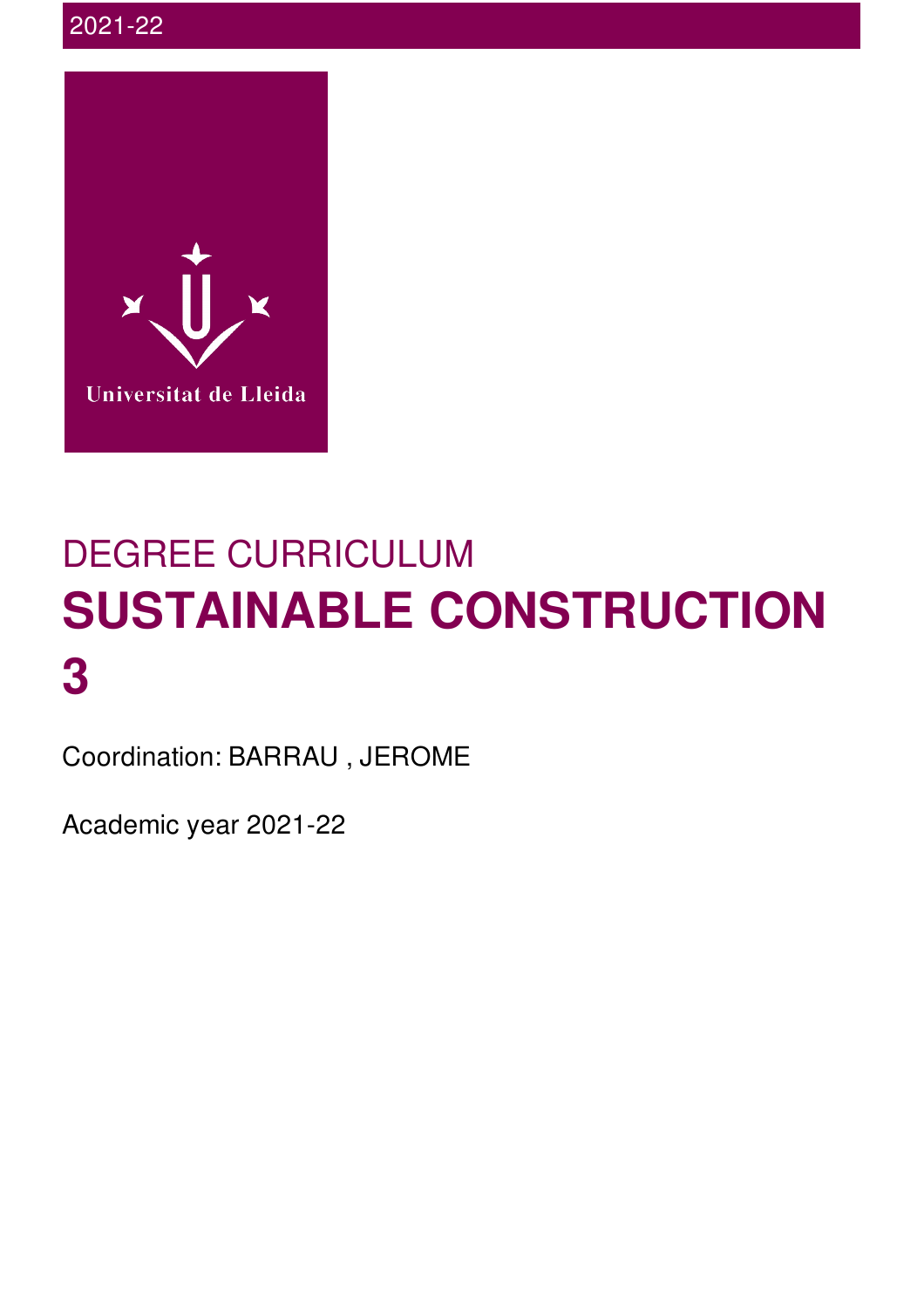## Subject's general information

| <b>Subject name</b>                                                                         | SUSTAINABLE CONSTRUCTION 3                                                                                           |                |                 |                      |                      |  |  |
|---------------------------------------------------------------------------------------------|----------------------------------------------------------------------------------------------------------------------|----------------|-----------------|----------------------|----------------------|--|--|
| Code                                                                                        | 101433                                                                                                               |                |                 |                      |                      |  |  |
| <b>Semester</b>                                                                             | 1st Q(SEMESTER) CONTINUED EVALUATION                                                                                 |                |                 |                      |                      |  |  |
| <b>Typology</b>                                                                             | <b>Degree</b><br>Course<br>Bachelor's Degree in Architectural<br><b>Technology and Building</b><br>4<br>Construction |                |                 | Character            | Modality             |  |  |
|                                                                                             |                                                                                                                      |                |                 | <b>OPTIONAL</b>      | Attendance-<br>based |  |  |
|                                                                                             | Bachelor's Degree in Energy and<br><b>Sustainability Engineering</b>                                                 | $\overline{4}$ | <b>OPTIONAL</b> | Attendance-<br>based |                      |  |  |
|                                                                                             | Bachelor's Degree in Mechanical<br>$\overline{4}$<br>Engineering                                                     |                |                 | <b>OPTIONAL</b>      | Attendance-<br>based |  |  |
| <b>Course number of</b><br>credits (ECTS)                                                   | 6                                                                                                                    |                |                 |                      |                      |  |  |
| Type of activity, credits,<br>and groups                                                    | <b>Activity type</b>                                                                                                 | <b>PRAULA</b>  |                 | <b>TEORIA</b>        |                      |  |  |
|                                                                                             | <b>Number of</b><br>3<br>credits                                                                                     |                |                 | 3                    |                      |  |  |
|                                                                                             | <b>Number of</b><br>groups                                                                                           | 1              |                 | $\mathbf{1}$         |                      |  |  |
| Coordination                                                                                | <b>BARRAU, JEROME</b>                                                                                                |                |                 |                      |                      |  |  |
| <b>Department</b>                                                                           | ENVIRONMENT AND SOIL SCIENCES                                                                                        |                |                 |                      |                      |  |  |
| <b>Teaching load</b><br>distribution between<br>lectures and<br>independent student<br>work | 60 h in the classroom (40%)<br>90 h self employement (60%)                                                           |                |                 |                      |                      |  |  |
| <b>Important information</b><br>on data processing                                          | Consult this link for more information.                                                                              |                |                 |                      |                      |  |  |
| Language                                                                                    | English                                                                                                              |                |                 |                      |                      |  |  |
| <b>Distribution of credits</b>                                                              | Dr. Jérôme Barrau<br>Dr. Montse Villarrubi<br>Adrià Mateo                                                            |                |                 |                      |                      |  |  |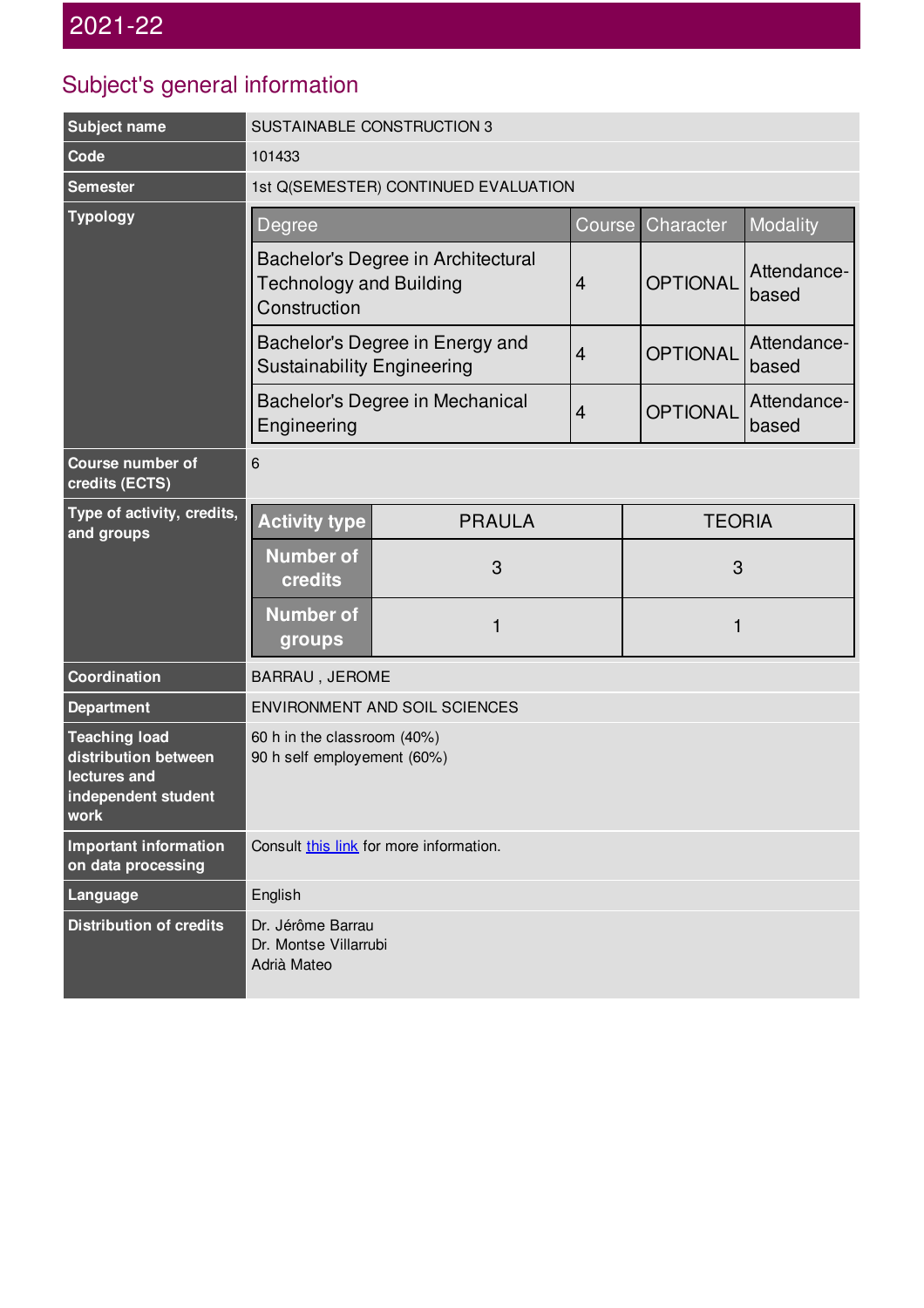| Teaching staff                                         | E-mail addresses      | Credits<br>taught by<br>teacher | Office and hour of attention |
|--------------------------------------------------------|-----------------------|---------------------------------|------------------------------|
| BARRAU, JEROME                                         | jerome.barrau@udl.cat | $\mathbf{2}$                    |                              |
| MATEO FORNÉS, ADRIÀ                                    | adria.mateo@udl.cat   | 3                               |                              |
| VILARRUBÍ PORTA, MONTSERRAT   montse.vilarrubi@udl.cat |                       |                                 |                              |

### Subject's extra information

Subjects to be taken in the 1st semester of the 4th year of teaching. It belongs to the module "Optional Training", specifically in the subject "Sustainable Construction".

The course is based on the Spanish legislation on the limitation of demand and consumption of buildings (Technical Building Code, Basic Document saving: CTE-DB-HE) and energy certification of new and existing buildings. The tools used for the practical sessions in the computer room are the officials in Spain. Thus, the course is aimed at achieving the skills that will enable, in the current job market, the development of different tasks related to the energy efficiency of buildings, some of which are mandatory for real estate market.

We suggest you the joint realization of Sustainable Construction 2 (Buildings Energy Almost Nul·la-NZEB for its acronym in English), due to the complementarity of the tools used in this subject in terms of the evaluation and optimization of the energy efficiency of buildings. The project that should be done for this course can be done in conjunction with the one of Sustainable Construction 2.

You can find educational materials and other documents related to the subject on the Virtual Campus: http://cv.udl.cat

### Learning objectives

• Assess the main parameters that affect the energy efficiency of buildings.

• Know the different standards of sustainable construction and the differences between national regulations on energy efficiency in buildings.

- Interpret the main concepts related to energy certification and energy audits.
- Apply the state, regional and local rules and regulations.
- Know and use the tools to study the improvement of energy efficiency of buildings.
- Take measurements to analyze the energy efficiency of buildings.
- Develop procedures for energy rating and energy audits of buildings.
- Generate documents of energy certification of buildings from government programs.

### **Competences**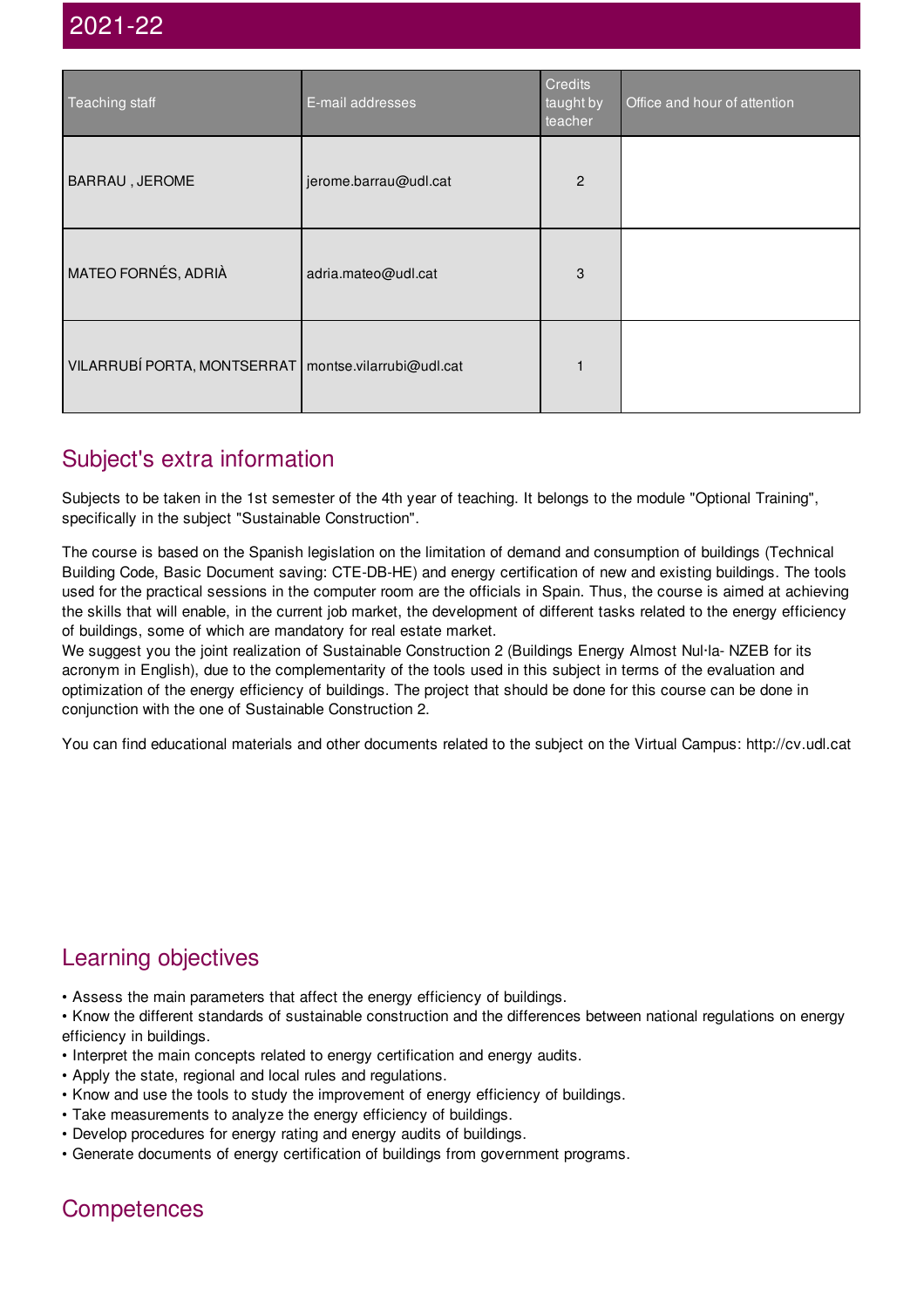#### Strategic competences of UdL

• UdL2 Command of a foreign language.

#### Cross-disciplinary competences

- EPS3. Capacity to convey information, ideas, problems and solutions to both a specialized and no specialized public.
- EPS7. Capacity to work in situations with a lack of information and/or under pressure.
- EPS8. Capacity of planning and organizing the personal work.
- EPS9. Capacity for unidisciplinary and multidisciplinary teamwork.
- EPS13. Capacity to consider the socioeconomic context as well as the sustainability criteria in engineering solutions.

#### Specific competences

- GEE12. Manufactured or traditional constructive systems and materials knowledge, its varieties and physics and mechanical characteristics that define them.
- GEE13. Capacity to adapt the materials of construction to the typology and use of buildings; manage the reception and the quality control of the materials, its use in the building works, the execution control of the units of work and the performance of tests and final proofs.
- GEE20. Knowledge of the environmental impact evaluation for building and demolition process, of sustainability in buildings, and of the procedures and techniques to determine the energy efficiency in buildings.
- GEE21. Capacity to apply technical rules to the building process, and produce documents of technical specification of the procedures and constructive methods of buildings.

### Subject contents

#### Unit 1. INTRODUCTION

- 1.1. Comfort and energy
- 1.2. Energy and Environment
- 1.3. Residential Sector
- 1.4. Environmental assessment of buildings

#### Unit 2. ENERGY EFFICIENCY

- 2.1. Definition
- 2.2. Regulations
- 2.3. Energy certificates
- 2.4. Energy audits
- 2.5. Standards of energy efficient buildings

#### Unit 3. PARAMETERS AFFECTING THE ENERGY PERFORMANCE OF BUILDINGS

- 3.1. Classifications
- 3.2. Parameter Description

Unit 4. MEASUREMENT TECHNIQUES FOR THE ANALYSIS OF THE ENERGY BEHAVIOUR OF A BUILDING

- 4.1. Thermography
- 4.2. Thermal equipment measurements
- 4.3. Electrical equipment measurements
- 4.4. Analysis by thermal flow meters
- 4.5. Renovations and infiltration measurements
- 4.6. Monitoring

#### Unit 5. ENERGY AUDITS

- 5.1. Introduction
- 5.2. Procedure to conduct an energy audit
- 5.3. Relationship between energy audits (EN 216 501), control and regulation systems (UNE EN 15232) and energy management systems (UNE 216301)
- 5.4. Criteria for evaluating proposals for improvement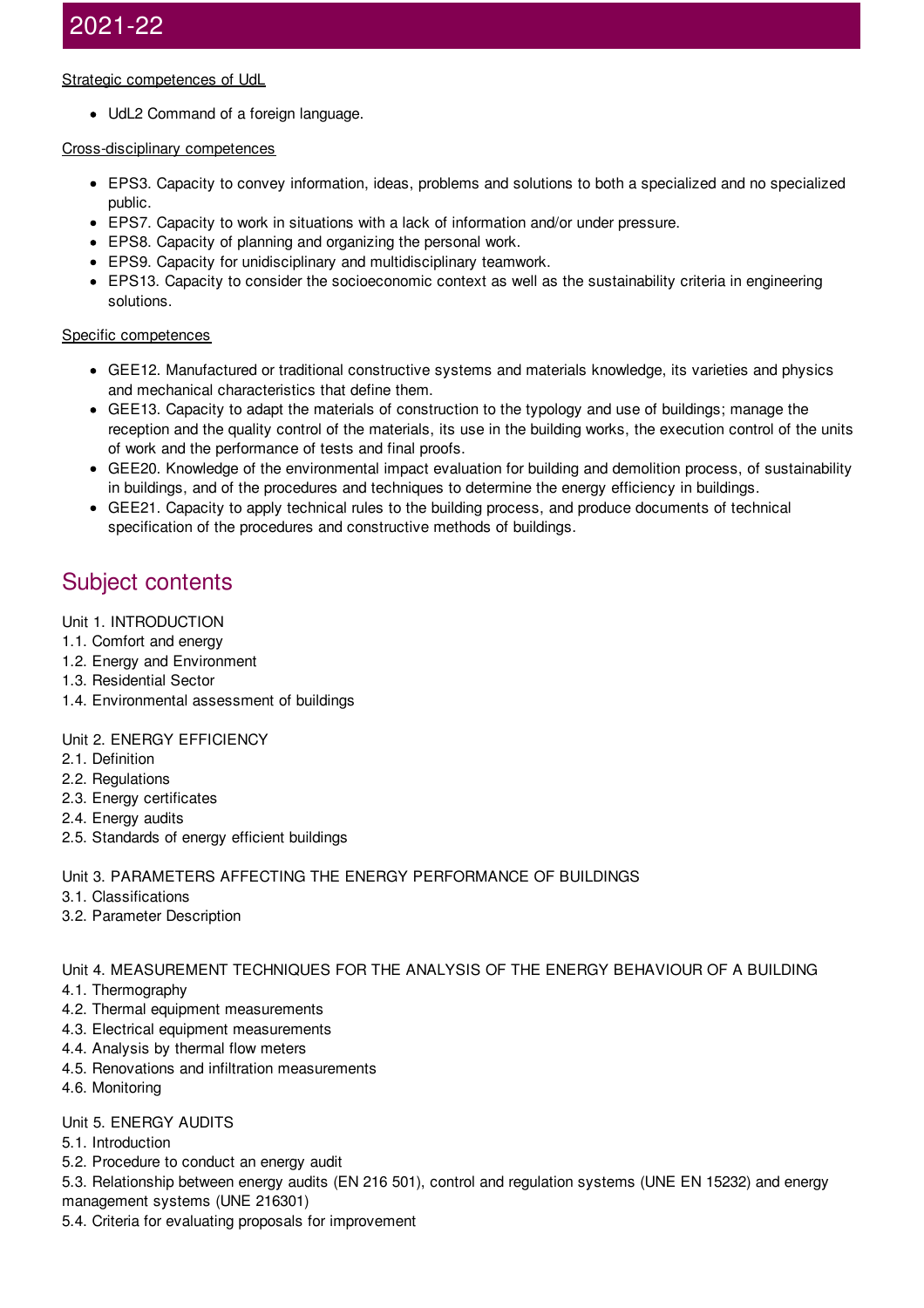5.5. Examples

Unit 6. BASIC DOCUMENT OF ENERGY SAVING (DB-HE); THE TECHNICAL BUILDING CODE

- 6.1.DB-HE0: Limitation of energy consumption
- 6.2.DB-HE1: Limitation of energy demand
- 6.3. DB-HE2: Efficiency of thermal installations
- 6.4. DB-HE3: Energy efficiency of lighting installations
- 6.5. DB-HE 4: Minimum solar contribution to hot water
- 6.6. DB-HE 5: Minimum PV contribution to electricity
- 6.7. Relationship between the DB-HE and reducing theenvironmental impact of building

#### Unit 7. ENERGY CERTIFICATION

- 7.1. Introduction
- 7.2. Procedure for energy certification of buildings
- 7.3. Scale and energy indicators of the grade
- 7.4. Specifics of the software CALENER GT
- 7.5. Other tools for building simulations

### Methodology

The main methodology of the course will be divided into:

1.-Sessions of theoretical lectures, where the teacher will expose theoretical concepts required for the acquisition of knowledge and for the proper conduct of the practical sessions.

2.-Problem sessions, where the teacher will make some examples, but where the students will take an active part in the learning process, by working in small groups or individually.

3.-Laboratory sessions, where the students will work in group some practices related to the topics covered in the theoretical sessions.

### Development plan

| <b>Week</b> | Methodology                       | <b>Content</b>                                                                                                  | <b>Classroom</b><br>hours | Independent<br>work hours | <b>Professor</b> |
|-------------|-----------------------------------|-----------------------------------------------------------------------------------------------------------------|---------------------------|---------------------------|------------------|
| $1 - 2$     | Lecture                           | Unit 1. INTRODUCTION<br>Unit 2. ENERGY EFFICIENCY                                                               | 6                         | 12                        | J.Barrau         |
| $2 - 6$     | Lecture<br>Problems               | Unit 3. PARAMETERS AFFECTING THE ENERGY<br>PERFORMANCE OF BUILDINGS                                             | 12                        | 18                        | J.Barrau         |
| $7 - 8$     | Lecture<br>Laboratory<br>sessions | Unit 6. BASIC DOCUMENT OF ENERGY SAVING (DB-HE);<br>THE TECHNICAL BUILDING CODE<br>Unit 7. ENERGY CERTIFICATION | 8                         | 12                        | A.Mateo          |
| 9           | Evaluation:<br>Written exam       |                                                                                                                 |                           |                           | J.Barrau         |
| 10          | <b>Practices</b>                  | Unit 6. BASIC DOCUMENT OF ENERGY SAVING (DB-HE);<br>THE TECHNICAL BUILDING CODE<br>Unit 7. ENERGY CERTIFICATION | 4                         | 8                         | A.Mateo          |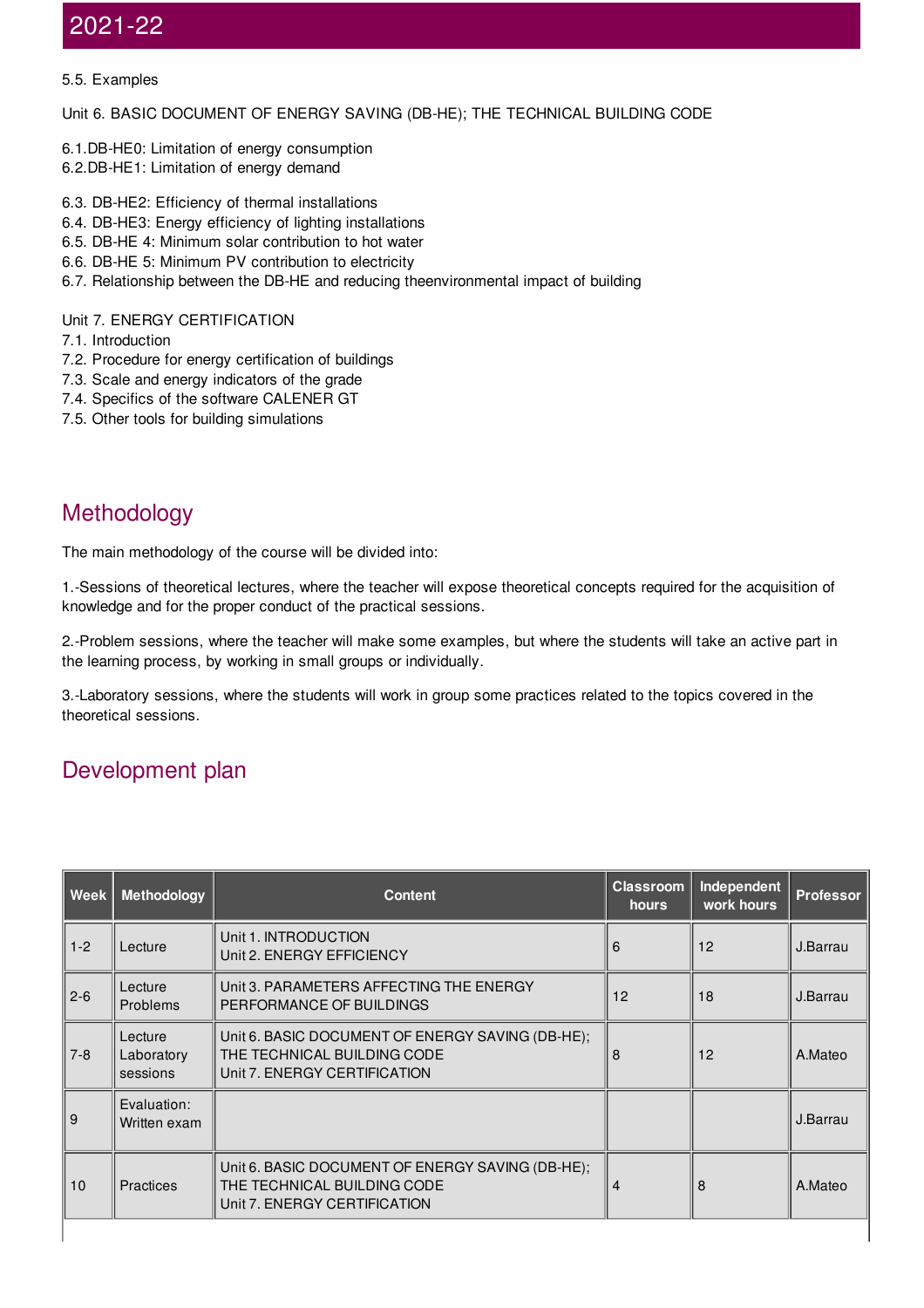| <b>Week</b> | Methodology                 | <b>Content</b>                                                                           | <b>Classroom</b><br>hours | Independent<br>work hours | Professor |
|-------------|-----------------------------|------------------------------------------------------------------------------------------|---------------------------|---------------------------|-----------|
| $11 - 12$   | Lecture<br><b>Practices</b> | Unit 4. MEASUREMENT TECHNIQUES FOR THE<br>ANALYSIS OF THE ENERGY BEHAVIOUR OF A BUILDING | 6                         | 10                        | J.Barrau  |
| 13          | Lecture<br>Problems         | Unit 5. ENERGY AUDITS                                                                    | 4                         | 6                         | J.Barrau  |
|             | 14-15 $\parallel$ Team work | All units                                                                                | 6                         | 24                        | A.Mateo   |
| $16-17$     | Evaluation                  |                                                                                          |                           |                           | J.Barrau  |
| 18-19       | Recovery                    |                                                                                          |                           |                           | J.Barrau  |

Unit 6. BASIC DOCUMENT OF ENERGY SAVING (DB-HE); THE TECHNICAL BUILDING CODE

Unit 7. ENERGY CERTIFICATION

### Evaluation

| Objectives                  | <b>Evaluation Activities</b>                                                     | <b>Criteria</b> | %  | <b>Dates</b>       | O/V(1)   | I/G(2) | <b>Observations</b>                                         |
|-----------------------------|----------------------------------------------------------------------------------|-----------------|----|--------------------|----------|--------|-------------------------------------------------------------|
| Units 1-3                   | Written exam (PA1)                                                               | $(\star)$       | 40 | Week<br>9          | $\circ$  |        |                                                             |
| Units 1.7                   | Project Energy Demand limitation, Energy<br>Certification and Energy Audit (AA1) | $(**)$          | 45 | Weeks<br>$16 - 17$ | $\Omega$ | G      | The activities will be<br>delivered at the<br>proposed date |
| Units 5-6-7                 | Oral presentation Projects AA2                                                   | $(**)$          | 15 | Week<br>17         | $\circ$  | G      |                                                             |
| Recovery<br>PA <sub>1</sub> | Written exam (PA3)                                                               |                 | 40 | Week<br>19         | $\circ$  |        |                                                             |
| Recovery<br>AA1             | Project                                                                          |                 | 45 | Week<br>19         | $\circ$  | G      | The activities will be<br>delivered at the<br>proposed date |

(1) Obligatory / Voluntary.

(2) Individual / Group.

(\*) This test (40% of the final grade) is divided into two sections:

- Concepts: 50% Note: Minimum mark of 5/10 in this section
- Problems: 50% Note.